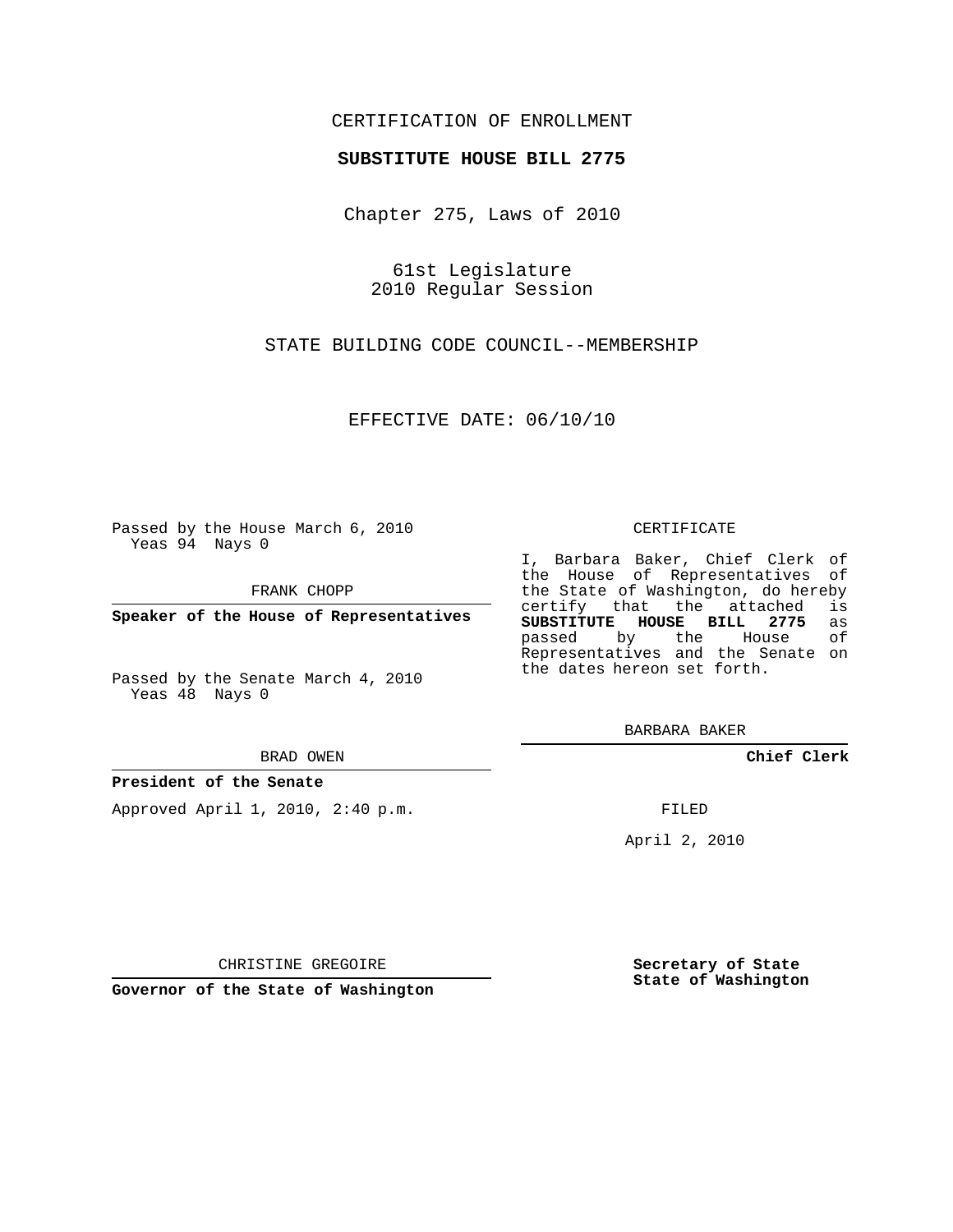# **SUBSTITUTE HOUSE BILL 2775** \_\_\_\_\_\_\_\_\_\_\_\_\_\_\_\_\_\_\_\_\_\_\_\_\_\_\_\_\_\_\_\_\_\_\_\_\_\_\_\_\_\_\_\_\_

\_\_\_\_\_\_\_\_\_\_\_\_\_\_\_\_\_\_\_\_\_\_\_\_\_\_\_\_\_\_\_\_\_\_\_\_\_\_\_\_\_\_\_\_\_

## AS AMENDED BY THE SENATE

Passed Legislature - 2010 Regular Session

# **State of Washington 61st Legislature 2010 Regular Session**

**By** House Local Government & Housing (originally sponsored by Representatives Dammeier, Hasegawa, Hunt, Armstrong, Short, Kristiansen, Springer, Kelley, Morrell, Pearson, Chase, and Kretz)

READ FIRST TIME 01/29/10.

1 AN ACT Relating to membership on the state building code council; 2 and amending RCW 19.27.070.

3 BE IT ENACTED BY THE LEGISLATURE OF THE STATE OF WASHINGTON:

 4 **Sec. 1.** RCW 19.27.070 and 1995 c 399 s 8 are each amended to read 5 as follows:

 6 There is hereby established a state building code council, to be 7 appointed by the governor.

 8 (1) The state building code council shall consist of fifteen 9 members( $(\tau)$ ):

10  $(a)$  Two  $(\theta + -\theta + \theta + \theta)$  members must be county elected 11 legislative body members or elected executives ((and))<u>;</u>

12 (b) Two ((of whom shall)) members must be city elected legislative 13 body members or mayors( $(-)$ );

14 (c) One ((of the members shall)) member must be a local government 15 building code enforcement official ((and))<u>;</u>

16 (d) One ((of the members shall)) member must be a local government 17 fire service official( $(-$  Of the remaining nine members,));

18 (e) One member shall represent general construction, specializing 19 in commercial and industrial building construction;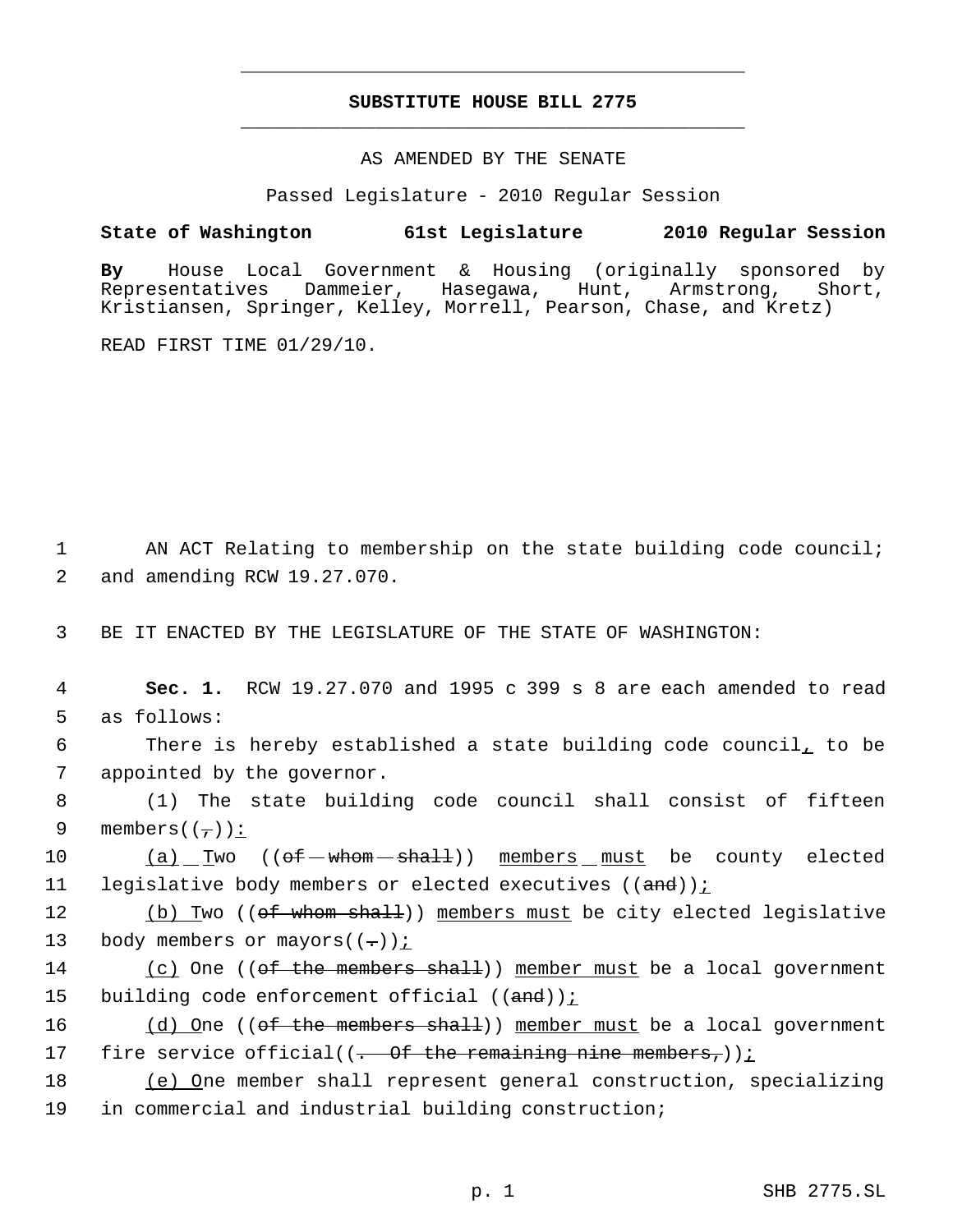(f) One member shall represent general construction, specializing in residential and multifamily building construction;

(g) One member shall represent the architectural design profession;

 (h) One member shall represent the structural engineering profession;

 $\frac{(i)}{i}$  One member shall represent the mechanical engineering profession;

8 (j) One member shall represent the construction building trades;

9 (k) One member shall represent manufacturers, installers, or suppliers of building materials and components;

11 (1) One member ((shall)) must be a person with a physical disability and shall represent the disability community; and

13 (m) One member shall represent the general public.

 (2) At least six of these fifteen members shall reside east of the crest of the Cascade mountains.

 (3) The council shall include: Two members of the house of representatives appointed by the speaker of the house, one from each 18 caucus; two members of the senate appointed by the president of the senate, one from each caucus; and an employee of the electrical division of the department of labor and industries, as ex officio, nonvoting members with all other privileges and rights of membership.

 $(4)(a)$  Terms of office shall be for three years, or for so long as the member remains qualified for the appointment.

 (b) The council shall elect a member to serve as chair of the council for one-year terms of office.

 (c) Any member who is appointed by virtue of being an elected official or holding public employment shall be removed from the council if he or she ceases being such an elected official or holding such public employment.

 (d) Any member who is appointed to represent a specific private 31 sector industry must maintain sufficiently similar employment or circumstances throughout the term of office to remain qualified to 33 represent the specified industry. Retirement or unemployment is not 34 cause for termination. However, if a councilmember enters into employment outside of the industry he or she has been appointed to represent, then he or she shall be removed from the council.

 (e) Any member who no longer qualifies for appointment under this section may not vote on council actions, but may participate as an ex